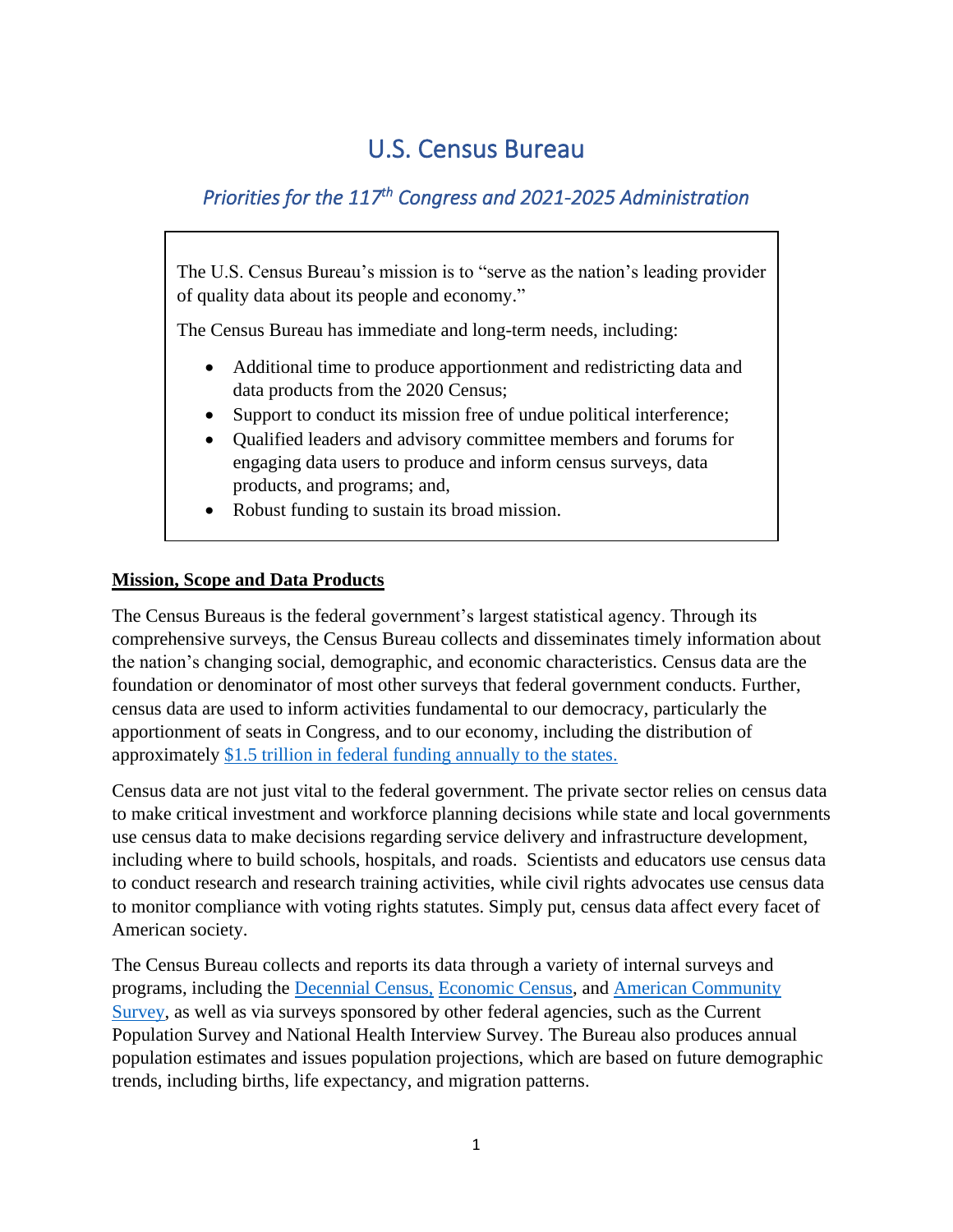In 2020, the Census Bureau conducted its latest decennial census. The process was marred by delays caused by the COVID-19 pandemic and a series of natural disasters as well as by bruising political battles instigated by actions that the Trump Administration took to add a citizenship question on the 2020 Census, expedite delivery of apportionment data, and exclude undocumented immigrants from the apportionment count. These efforts have collectively undermined the Bureau's operations and reputation, leaving the Biden-Harris Administration with, potentially, unfinished business to ensure data from the 2020 Census are trustworthy, accurate, and accessible.

Census stakeholders have identified several short and long-term steps that the Biden-Harris Administration should take to strengthen the mission of the Census Bureau and to conclude the 2020 Census in an orderly, reliable fashion.

### **Rescind Executive Orders**

- Rescind July 11, 2019 Executive Order on Collecting Information about Citizenship [Status](https://www.whitehouse.gov/presidential-actions/executive-order-collecting-information-citizenship-status-connection-decennial-census/) in Connection with the Decennial Census.
- Rescind July 21, 2020 Presidential Memorandum on Excluding Illegal Aliens From the [Apportionment Base Following the 2020 Census.](https://www.whitehouse.gov/presidential-actions/memorandum-excluding-illegal-aliens-apportionment-base-following-2020-census/)

#### **Legislation and Appropriations**

- Enact one-time postponements of statutory deadlines for delivery of apportionment and redistricting data codified in 13 USC § 141. Bipartisan legislation has been introduced in the Senate and House of Representatives (S. 4571 and H.R. 8250, the 2020 Census Deadline Extensions Act) to extend the deadlines, which the Biden-Harris Administration is urged to support.
- Urge Congress and the Commerce Inspector General to use metrics identified in the independently developed *[2020 Census Indicators Report](https://www.amstat.org/asa/files/pdfs/POL-2020CensusQualityIndicators.pdf)* to determine the quality, accuracy, and coverage of the 2020 Census.
- Support existing advisory committees, including the Census Scientific Advisory Committee, National Advisory Committee on Racial, Ethnic, and Other Populations, and ACS Data Users Working Group, to ensure data users and outside experts are involved in ongoing efforts to assess census data quality.
- Support robust funding for the Census Bureau that reflects the agency's needs as it prepares or "ramps up" for the 2030 Census and to support its ongoing surveys and data collection activities.